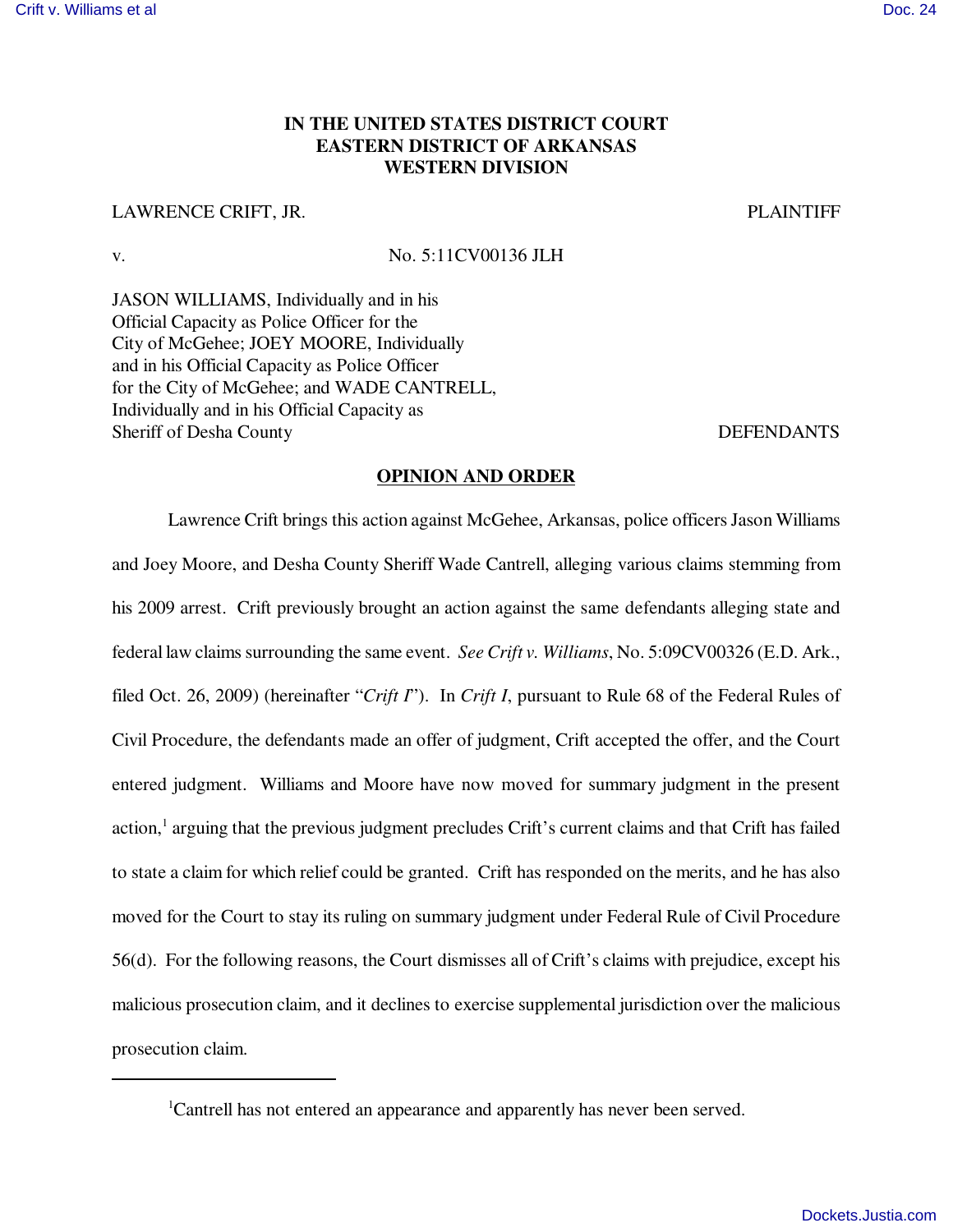The present dispute originated on September 19, 2009, when Moore and Williams arrested Crift at an apartment complex in McGehee. Crift alleges that before the arrest the defendants unlawfully searched him, choked him, and forced his mouth open with a baton. After the arrest, according to Crift, the defendants took him to a hospital and directed that the doctors obtain a urine sample from him through the unwelcome use of a catheter. Eventually, Crift alleges, Moore and Williams caused felony and misdemeanor charges to be filed against him in state court.

On October 26, 2009, the complaint was filed in *Crift I*. According to Crift's initial complaint in the present action, the felony charges against him were dismissed on May 25, 2010. According to his amended complaint in this action, however, the misdemeanor charges were not dismissed until August 23, 2011. The judgment in *Crift I* was entered on March 15, 2011. On May 25, 2011, Crift filed his complaint in the present action. He amended the complaint on August 30, 2011, after the misdemeanor charges were dismissed.

In his amended complaint in the present action, Crift lists the following claims: conspiracy to deprive Crift of his civil rights and equal protection under 42 U.S.C. § 1985; malicious prosecution; abuse of process; violation of Crift's First Amendment right to sue; cruel and unusual punishment; deprivation of Fourteenth Amendment due process; illegal search and seizure; and a violation of Crift's right to remonstrate under the Arkansas Constitution. The parties first dispute which of these claims are precluded by the previous judgment.

The Eighth Circuit has applied the principles of *res judicata* to a Rule 68 judgment. *See, e.g., Banks v. Int'l Union Elec., Elec., Technical, Salaried and Mach. Workers*, 390 F.3d 1049 (8th Cir. 2004); *cf. Silva v. City of New Bedford*, 660 F.3d 76 (1st Cir. 2011); *Wilkes v. Wyo. Dep't of Emp't Div. of Labor Standards*, 314 F.3d 501 (10th Cir. 2002). Crift argues, however, that the principles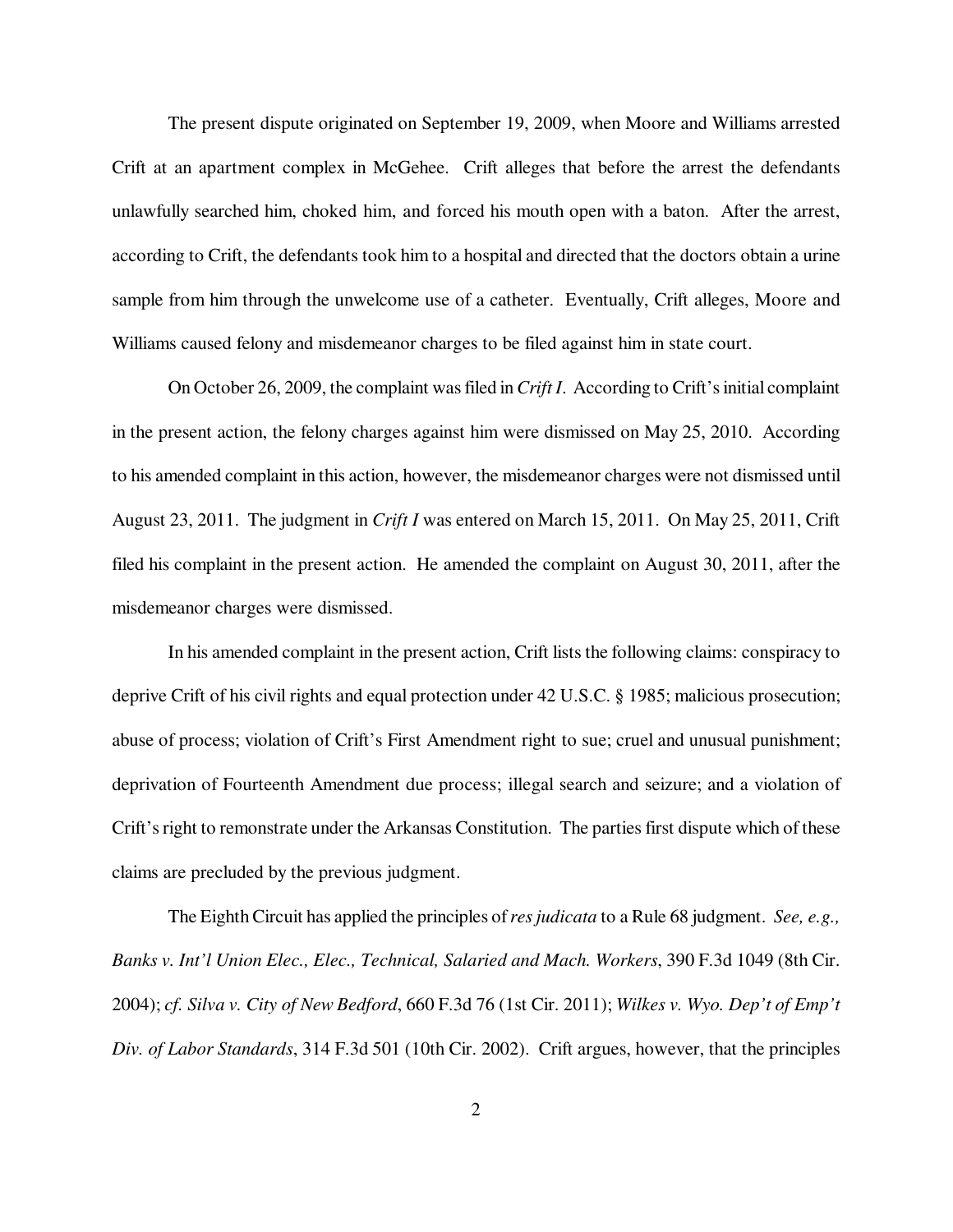of *res judicata* do not apply to Rule 68 judgments and that principles of contract law govern the preclusive effect of Rule 68 judgments instead. *See Hennessy v. Daniels Law Office*, 270 F.3d 551, 553 (8th Cir. 2001) ("An offer of judgment is usually treated as an offer to make a contract."). Even if that is true, the result here is the same.

It is undisputed that the specific claims listed in *Crift I*'s final amended complaint are precluded by the Rule 68 judgment. *See* Crift's brief, Document #16, at 1 ("[T]he Offer of Judgment in *Crift I* only applied to the 'claims . . . ' which were made in *Crift I*."). Thus, Crift's cruel and unusual punishment, Fourteenth Amendment due process, and illegal search and seizure claims are precluded because they were explicitly brought in the previous action. *See Crift I*, Document #94. For the same reason, Crift's 42 U.S.C. § 1985 claims are precluded to the extent that they concern specific facts alleged in his previous complaint, such as the allegedly false arrest or use of excessive force.

The parties dispute, however, whether the *Crift I* judgment precludes claims that could have been brought in the previous action but were not. The offer of judgment in *Crift I* was an offer for "full and complete settlement of this claim and cause of action." Document #13-7, at 1. Williams and Moore argue that any claim arising from the same nucleus of operative facts as *Crift I* is barred, referencing *res judicata* principles. The Eighth Circuit has repeatedly stated, in discussing *res judicata* issues, that "cause of action" should be broadly interpreted to encompass various claims arising out of the same nucleus of operative fact. *See, e.g., Liddell v. Bd. of Educ. of St. Louis*, 73 F.3d 819, 823 (8th Cir. 1996) ("[T]he commonly-held understanding [is] that multiple claims arising out of the same nucleus of operative fact, or the same factual predicate, are really the same 'cause of action.'"); *Cnty. of Boyd v. US Ecology, Inc.,* 48 F.3d 359, 361 (8th Cir. 1995) ("The instant legal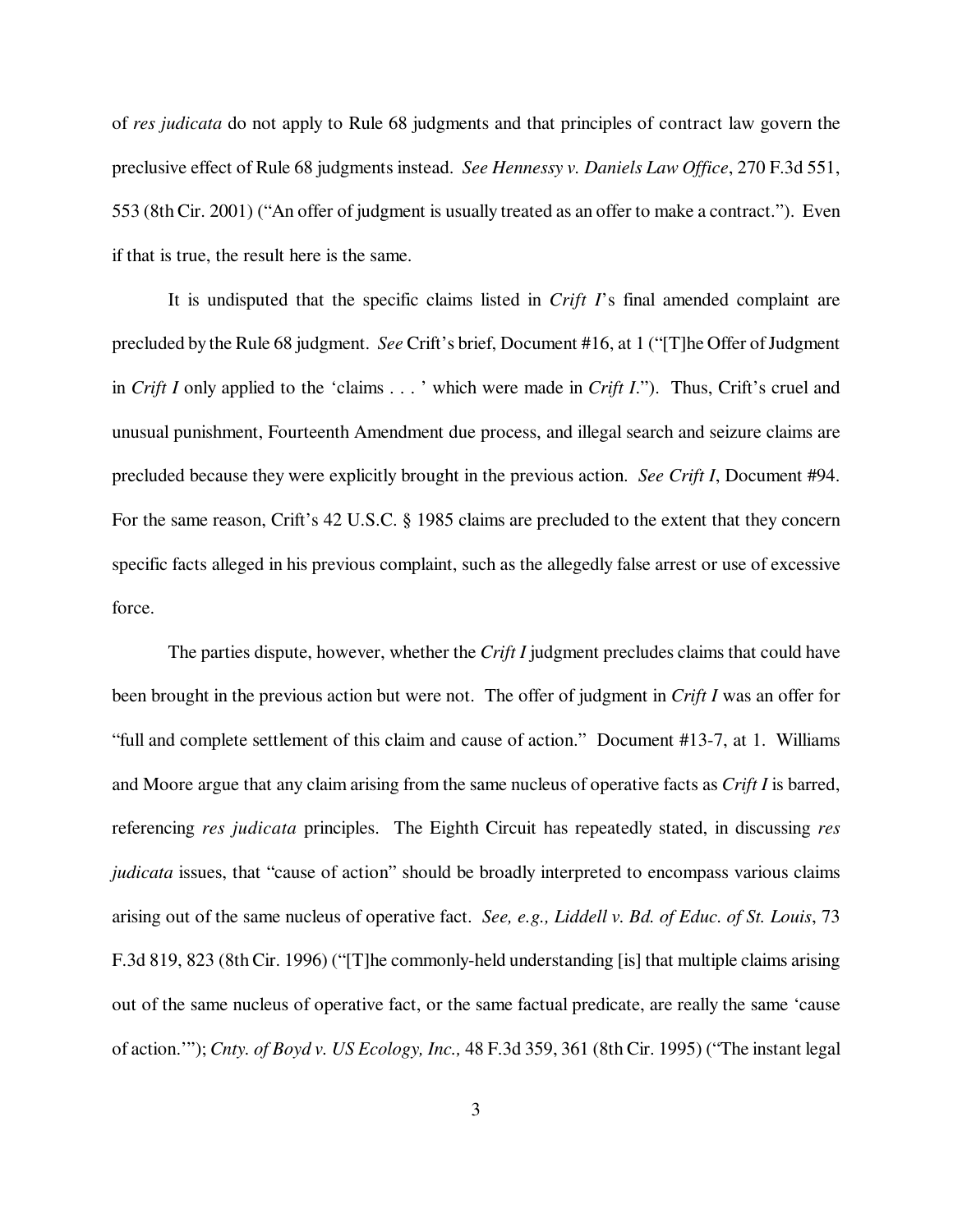theories . . . may well be different from those presented in the [earlier] litigation. However, this does not mean the cause of action underlying the theories is different."). Likewise, in common lawyer parlance, a "cause of action" is a "group of operative facts giving rise for one or more bases for suing; a factual situation that entitles one person to obtain a remedy in court from another person." *Black's Law Dictionary* 251 (9th Ed. 2009). Similarly, a "claim" is the "aggregate of operative facts giving rise to a right enforceable by a court." *Id*. at 281. Thus, a full and complete settlement of Crift's claim and cause of action against the defendants in *Crift I* would be a settlement with respect to the set of operative facts alleged in *Crift I* and would encompass legal theories that could have been but were not advanced as bases for relief. Any claim, therefore, that could have been brought in the previous action, and that arose out of the same nucleus of operative facts, is precluded, whether based on the terms of the offer of judgment or the principles of *res judicata*.

This holding precludes all of the remaining claims in Crift's present complaint except for his claim of malicious prosecution. For example, Crift did not bring his updated 42 U.S.C. § 1985(c) claims—alleging that Williams and Moore conspired to prosecute him criminally based his race and because he brought the first lawsuit—in *Crift I*. 2 Unlike the tort of malicious prosecution, a section 1985(c) claim does not require termination of the earlier prosecution. A section 1985(c) claim requires: "(1) a conspiracy, (2) for the purpose of depriving any person or class of persons of the equal protection of the laws, (3) an act in furtherance of the conspiracy, and (4) resulting injury or the deprivation of any right or privilege of a citizen of the United States." *Shortbull v. Looking Elk*,

<sup>2</sup>While Crift does not specify in the present complaint which of the three section 1985 provisions form the basis of his allegations, the language Crift uses is identical to that in section 1985(c). *See* 42 U.S.C. § 1985(c) ("If two or more persons in any state or territory conspire . . . for the purpose of depriving . . . any person or class of persons of the equal protection of the laws, or of privileges and immunities under the laws . . . .").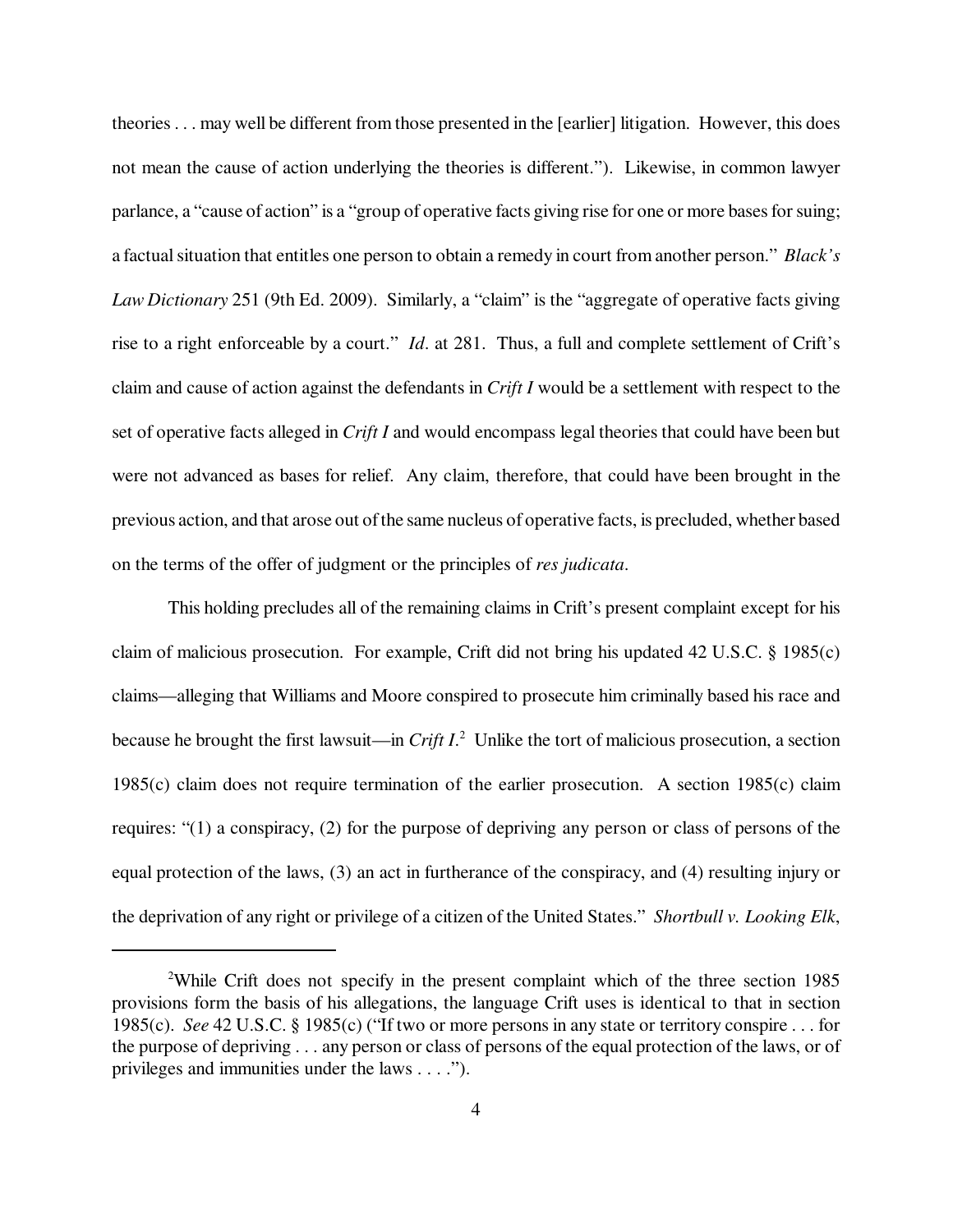677 F.2d 645, 648 (8th Cir. 1982) (citing *Griffin v. Breckenridge*, 403 U.S. 88, 102-03, 91 S. Ct. 1790, 1798-99, 29 L. Ed. 2d 338 (1971)); *cf. Lewellen v. Raff*, 843 F.2d 1103 (8th Cir. 1988) (approving federal district court's preliminary injunction of pending state court prosecution).<sup>3</sup> Hence, the section 1985(c) claim Crift now alleges could have been brought in *Crift I* and is therefore precluded.

Crift essentially admits that, if all claims that could have been brought previously are indeed barred, then only his malicious prosecution claim would survive. *See* Crift's Response, Document #15, at 1 ("At the time of the [earlier judgment] . . . the criminal charges placed on the Plaintiff by the Defendants were still pending. Accordingly, Plaintiff's claims for malicious prosecution in this action (Crift II) had not accrued and, therefore, could not have been asserted [during Crift I]." Williams and Moore argue, however, that the malicious prosecution claim is also precluded by the earlier judgment. They also argue that Crift fails to allege a claim upon which relief could be granted because he has not alleged any facts tending to show that Williams and Moore, as police officers, could initiate the prosecution or cause it to be continued. Crift contends that this claim is not precluded because he could not have brought it in the earlier action, and he argues that he has sufficiently stated the claim. Crift also moves, under Rule  $56(d)$ ,<sup>4</sup> for the Court to stay its summary

<sup>&</sup>lt;sup>3</sup>Notably, Crift filed three amended complaints in the previous action, and he filed the final of these amended complaints more than a year after the original complaint was docketed. *See Crift I*, Document #94. Crift therefore had ample time and opportunity to add the section 1985(c) claim alleging a conspiracy to continue prosecution of him in retaliation for his filing of the original complaint.

<sup>&</sup>lt;sup>4</sup>Crift actually filed a "Rule 56(f) motion." On December 1, 2010, however, Rule 56(f) was recodified "without substantial change" as Rule 56(d). *Chambers v. Travelers Cos.*, 668 F.3d 559, 568 (8th Cir. 2012).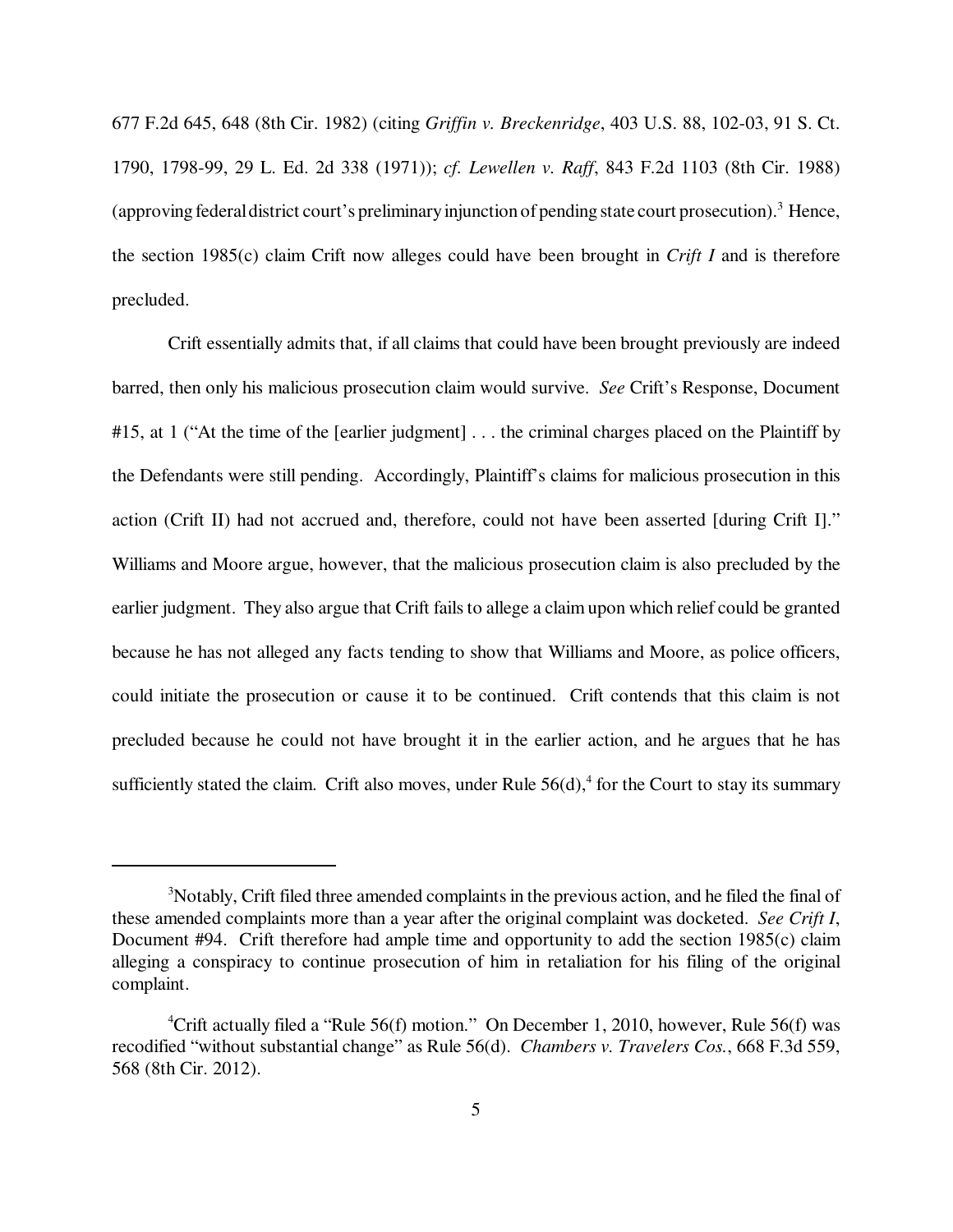judgment decision until he is able to take discovery on the issue of whether Williams and Moore initiated the prosecution or caused it to be continued.

Crift is correct that his malicious prosecution claim could not have been brought in the earlier action because Arkansas law requires him to prove that the proceedings against him were terminated in his favor. *See S. Ark. Petroleum Co. v. Schiesser*, 343 Ark. 492, 495, 36 S.W. 3d 317, 319 (2001); *Stokes v. S. States Coop, Inc.*, 651 F.3d 911, 915 (8th Cir. 2011). According to Crift's amended complaint, the criminal proceedings against Crift were not terminated until August 23, 2011—several months after entry of the judgment in *Crift I*. Crift's malicious prosecution claim, at least with respect to the misdemeanor charges,<sup>5</sup> is therefore not barred by the judgment in *Crift I*.<sup>6</sup>

A malicious prosecution claim generally does not present a federal question. *See Pace v. City of Des Moines*, 201 F.3d 1050, 1055 (8th Cir. 2000) ("It is well established in this circuit that '[a]n action for malicious prosecution by itself does not allege a constitutional injury.'" (quoting *Sanders v. Sears, Roebuck & Co.*, 984 F.2d 972, 977 (8th Cir. 1993)); *Technical Ordnance, Inc. v. United States*, 244 F.3d 641, 650 (8th Cir. 2001); *Nichols v. Harbor Venture, Inc.*, 284 F.3d 857, 860, 863

<sup>&</sup>lt;sup>5</sup>The record here does not show whether the felony charges were part of the same proceeding as the misdemeanor charges or a separate proceeding. If the felony charges were a separate proceeding, a malicious prosecution claim as to them may also be barred because they were dismissed on May 25, 2010, while *Crift I* was pending.

<sup>&</sup>lt;sup>6</sup>While Crift's abuse of process claim is closely related to his malicious prosecution claim, its elements are different and do not require termination of the proceedings. *See Nat'l Bank of Ark. v. River Crossing Partners, LLC*, --- S.W.3d ---, 2011 Ark. 475, 2011 WL 5433744, \*11 (2011) (abuse of process claim requires that: "(1) a legal procedure [was] set in motion in proper form, even with probable cause and ultimate success; (2) the procedure [was] perverted to accomplish an ulterior purpose for which it was not designed; and (3) a willful act [was] perpetrated in the use of process which is not proper in the regular conduct of the proceeding"). *Schiesser*, 343 Ark. at 502, 36 S.W.3d at 323. It could have been brought in the previous action and is therefore precluded.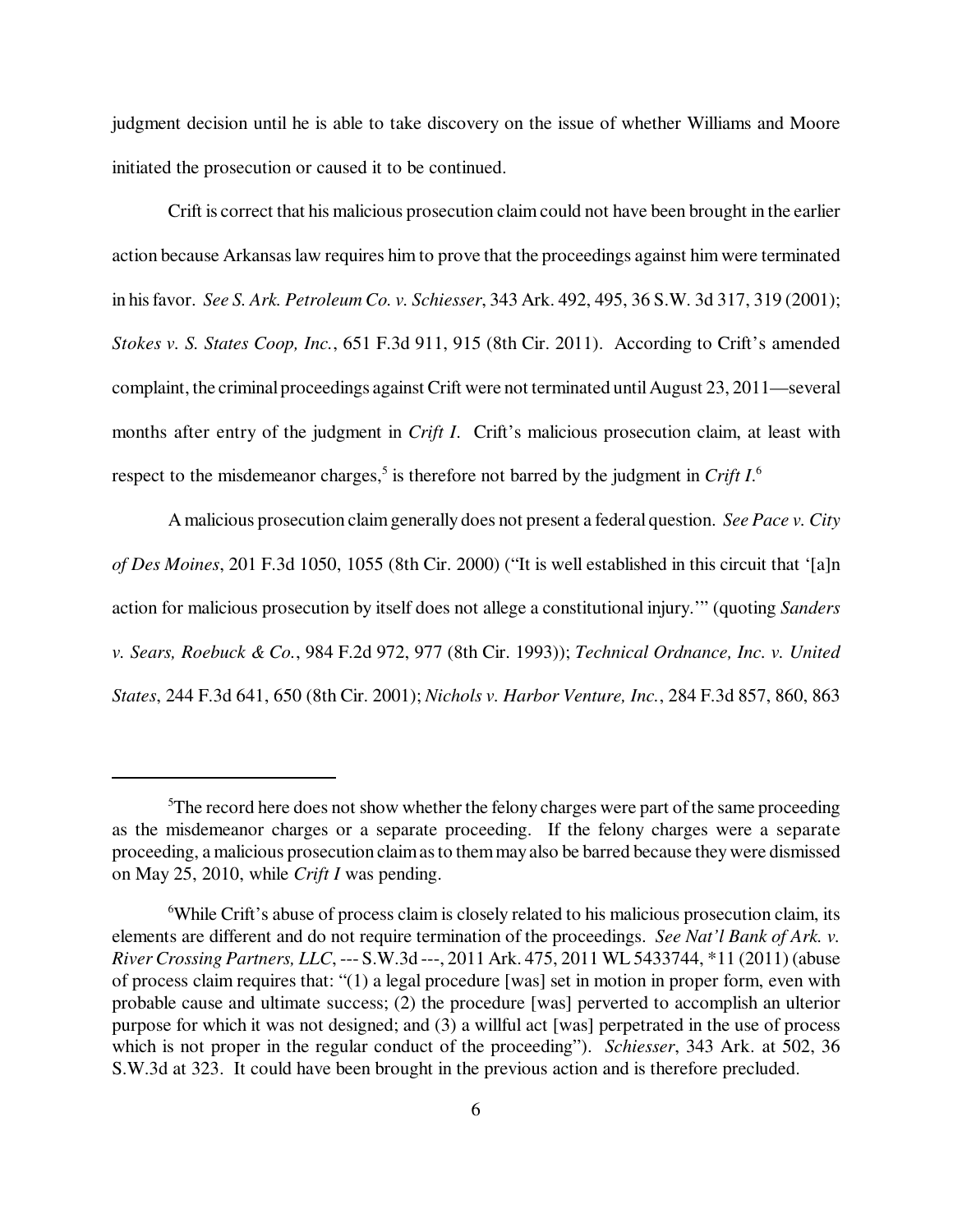(8th Cir. 2002).<sup>7</sup> According to Eighth Circuit precedent, however, there are at least two ways in which a malicious prosecution claim may present a federal question. First, the plaintiff may show that the acts on which his malicious prosecution claim is based also violated a constitutional provision or federal law. *See Technical Ordnance*, 244 F.3d at 650. Here, Crift makes no such allegation, and any such allegation would likely be bound by preclusion. Second, a plaintiff may show that a necessary element of the malicious prosecution claim involves a substantial, disputed federal law question. *Nichols*, 284 F.3d at 860. The prosecution on which Crift's malicious prosecution claim is based was a prosecution in a state court involving charges that Crift violated state law. In order to prevail on a malicious prosecution claim in Arkansas, Crift must prove: (1) the defendants instituted or continued a proceeding against him; (2) the proceeding was terminated in his favor; (3) there was no probable cause; (4) the defendants acted maliciously; and (5) damages exist. *Schiesser*, 343 Ark. at 495, 36 S.W. 3d at 319; *Stokes,* 651 F.3d at 915-16. No federal question would need to be resolved in analyzing the elements of Crift's malicious prosecution claim, so there is no federal question jurisdiction.

Because Crift's malicious prosecution claim arises under state law, and because the parties are all citizens of Arkansas, the Court's jurisdiction over Crift's malicious prosecution claim is based on 28 U.S.C. § 1367(a) ("[I]n any civil action of which the district courts have original jurisdiction,

<sup>7</sup>The circuits have split on this issue. *Compare Adams v. Rotkvich*, 325 Fed. Appx. 450, 452 (7th Cir. 2009) (malicious prosecution is not a free-standing constitutional tort if state law provides a remedy), *with Voyticky v. Vill. of Timberlake, Ohio*, 412 F.3d 669, 675 (6th Cir. 2005) ("Malicious prosecution claims can be brought under either federal or state law."), *and Becker v. Kroll*, 494 F.3d 904, 914 (10th Cir. 2007) ("In our cases analyzing malicious prosecution under § 1983 . . . ."). The split largely revolves around conflicting interpretations of the fractured Supreme Court decision in *Albright v. Oliver*, 510 U.S. 266, 114 S. Ct. 807, 127 L. Ed. 2d 114 (1994) (containing six separate opinions without a majority).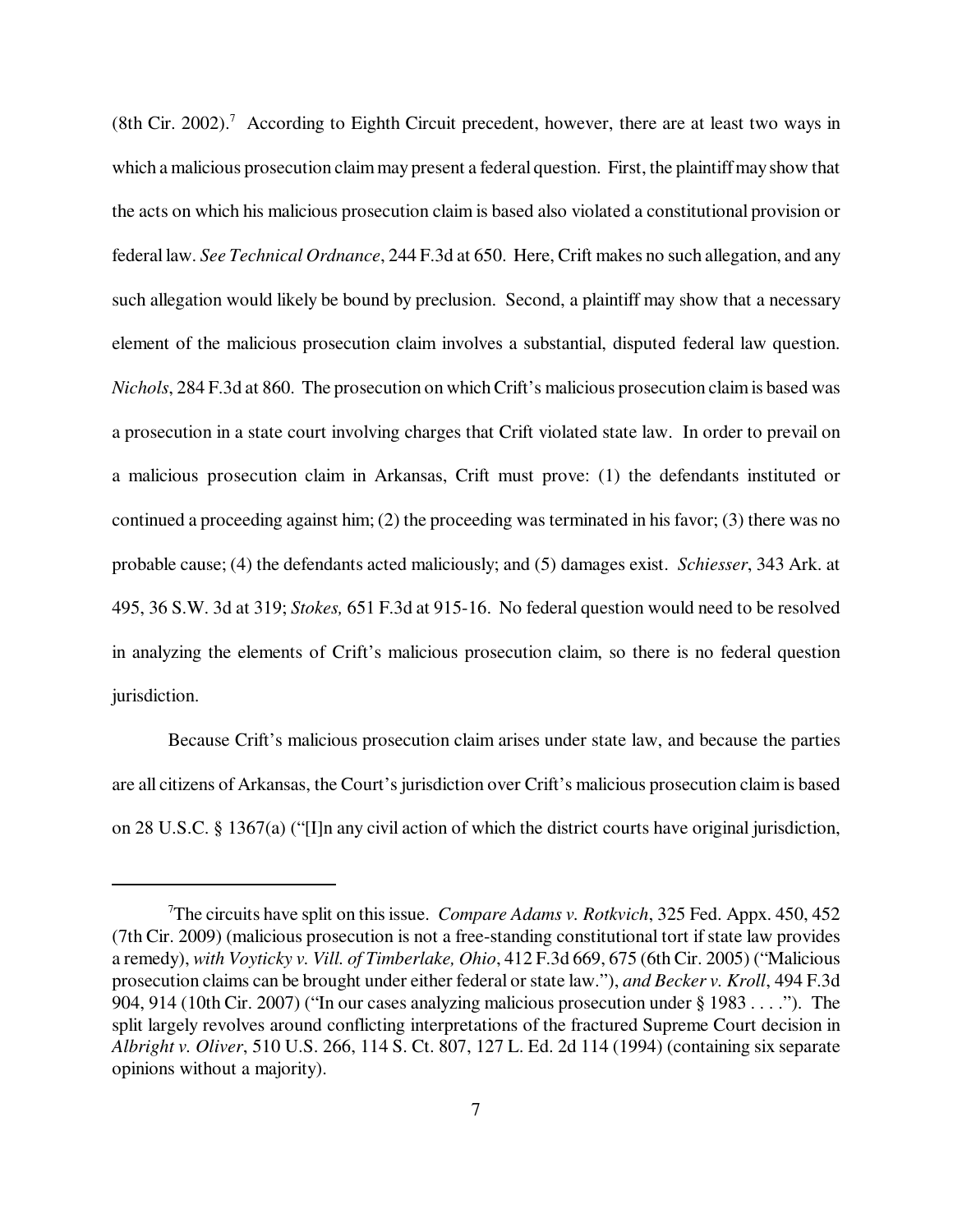the district courts shall have supplemental jurisdiction over all other claims that . . . form part of the same case or controversy. . . ."). A district court may decline to exercise supplemental jurisdiction over a claim under section 1367(a) if the district court has dismissed all claims over which it had original jurisdiction. 28 U.S.C. § 1367(c)(3). The issues in Crift's malicious prosecution claim arise from an arrest and prosecution by Arkansas law enforcement officers for an alleged violation of Arkansas law. The prosecution was carried out in an Arkansas court. Whether Crift can prove the elements of the tort of malicious prosecution is a question for the Arkansas courts. Out of respect for the principles of federalism and for the courts of the State of Arkansas, the Court will exercise its discretion under section 1367(c) to decline to exercise supplemental jurisdiction over Crift's malicious prosecution claim. *See Carnegie–Mellon Univ. v. Cohill*, 484 U.S. 343, 350 n.7, 108 S. Ct. 614, 619, n.7, 98 L. Ed. 2d 720 (1988) ("[I]n the usual case in which all federal-law claims are eliminated before trial, the balance of factors to be considered under the pendent jurisdiction doctrine—judicial economy, convenience, fairness, and comity—will point toward declining to exercise jurisdiction over the remaining state-law claims."); *Condor Corp. v. City of St. Paul*, 912 F.2d 215, 220 (8th Cir. 1990) (stating that the district court should have declined pendent jurisdiction after dismissing all federal claims because of "the necessity to provide great deference and comity to state court forums to decide issues involving state law questions").

For the foregoing reasons, the defendants' motion for summary judgment is GRANTED IN PART and DENIED IN PART. Document #12. All of the plaintiff's claims, with the exception of malicious prosecution, are dismissed with prejudice. The Court declines to exercise supplemental jurisdiction over the malicious prosecution claim; therefore, it is dismissed without prejudice. The plaintiff's motion to stay under Rule 56(d) is DENIED as moot. Document #18.